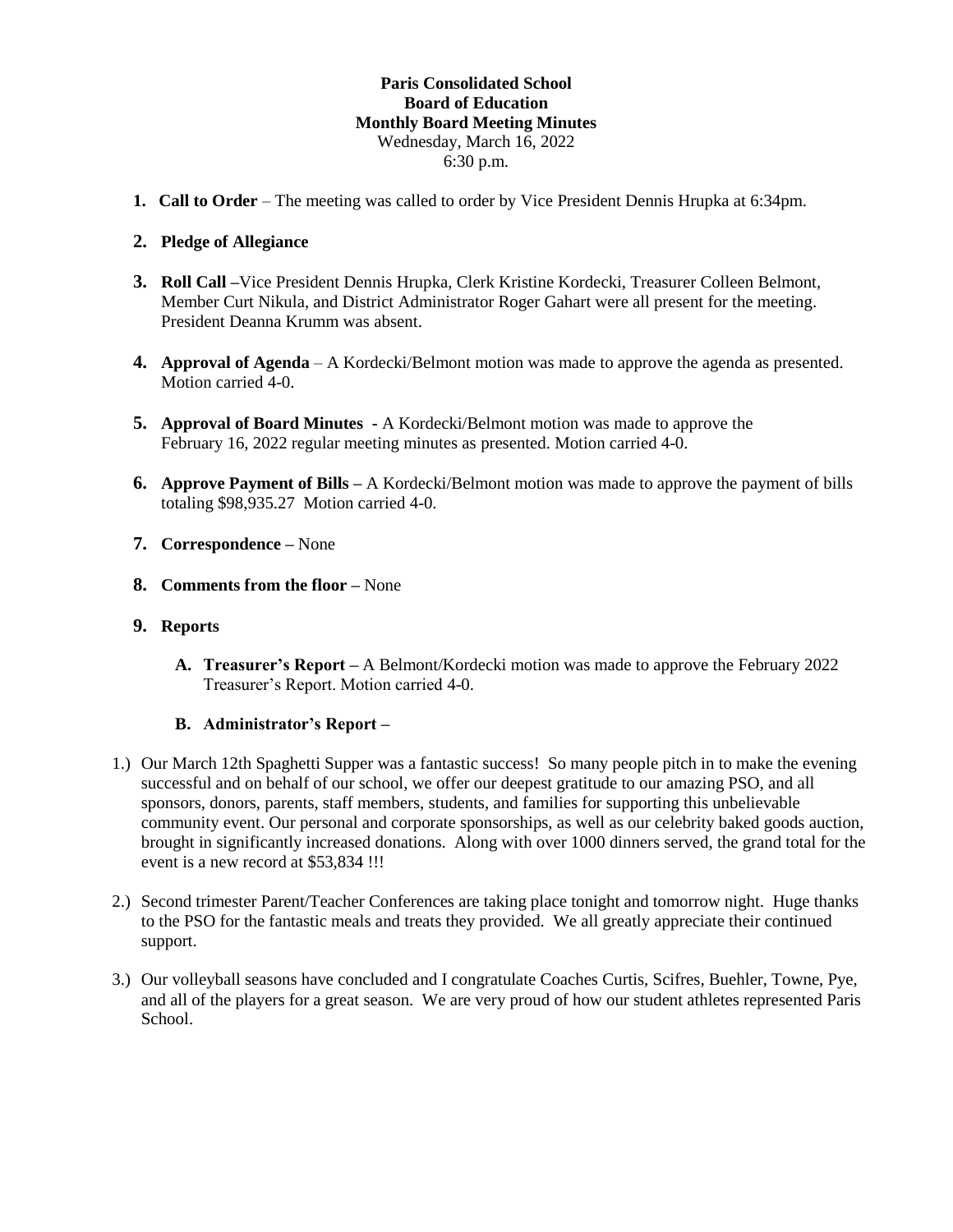4.) Today, we held our culminating activity for this year's literacy unit, which was "Farming." The assembly was a fun way for students to perform while demonstrating what they learned throughout the unit. Along with raising 26 chicks during the unit, all students visited Weis-Way Dairy Farm, Rossi Farms, and caught the final week of lambing season at our place. We thank the Weis and Rossi families for hosting our field trips. We thank Scott and Megan Thompson for teaching our Kindergarteners about their strawberry, raspberry, pumpkin, and sunflower farming operation. We are also most appreciative of our PSO for supporting the unit by providing busses for the field trips, as well as purchasing books for our students to read as part of the academic piece. Congratulations to all of our students and staff for the bounty of fantastic fun learning experiences. The art projects and presentations were absolutely amazing, and I am so proud of everyone for making the Farming literacy unit a tremendous success.

# **10. Discussion**

- **A. Open Enrollment Update –** District Administrator, Roger Gahart, presented an update on the Open Enrollment applications at the present time.
- **B. 2022-23 Staffing –** District Administrator, Roger Gahart, discussed staffing updates for the 2022-23 school year.
- **C. Building/Addition Project –** There was discussion on possible future building needs and updates, along with organizing a Facilities Committee during the summer
- **D. Notice of Canvass of Election –** Thursday, April 7, 2022 at 8:15am in District Office

# **11. Action**

- **A. Approval of 2022-23 Bus Contract with Thomas Bus Service –** A Belmont/Kordecki motion was made to approve the 2022-23 bus contract with Thomas Bus Service as presented. Motion carried 4-0.
- **B. Approval of Renewal of 2022-23 Teacher Contracts –** A Kordecki/Belmont motion was made to approve the renewal of the 2022-23 teacher contracts, with Mrs. Tiffany Erbentraut at 50%. Motion carried 4-0.
- **C. Approval of School Plans and Protocols for 2021-22 School Year –** A Kordecki/Nikula motion was made to approve the school plans and protocols for the 2021-22 school year with no changes. Motion made 4-0.
- **D. Approval of 2022-23 CESA 2 Membership and SPED Itinerant Staff Contracting –** A Kordecki/Belmont motion was made to accept the 2022-23 CESA 2 Membership and SPED Itinerant Staff Contract as presented. Motion carried 4-0.
- **E. Staff Retirements/Resignations** None